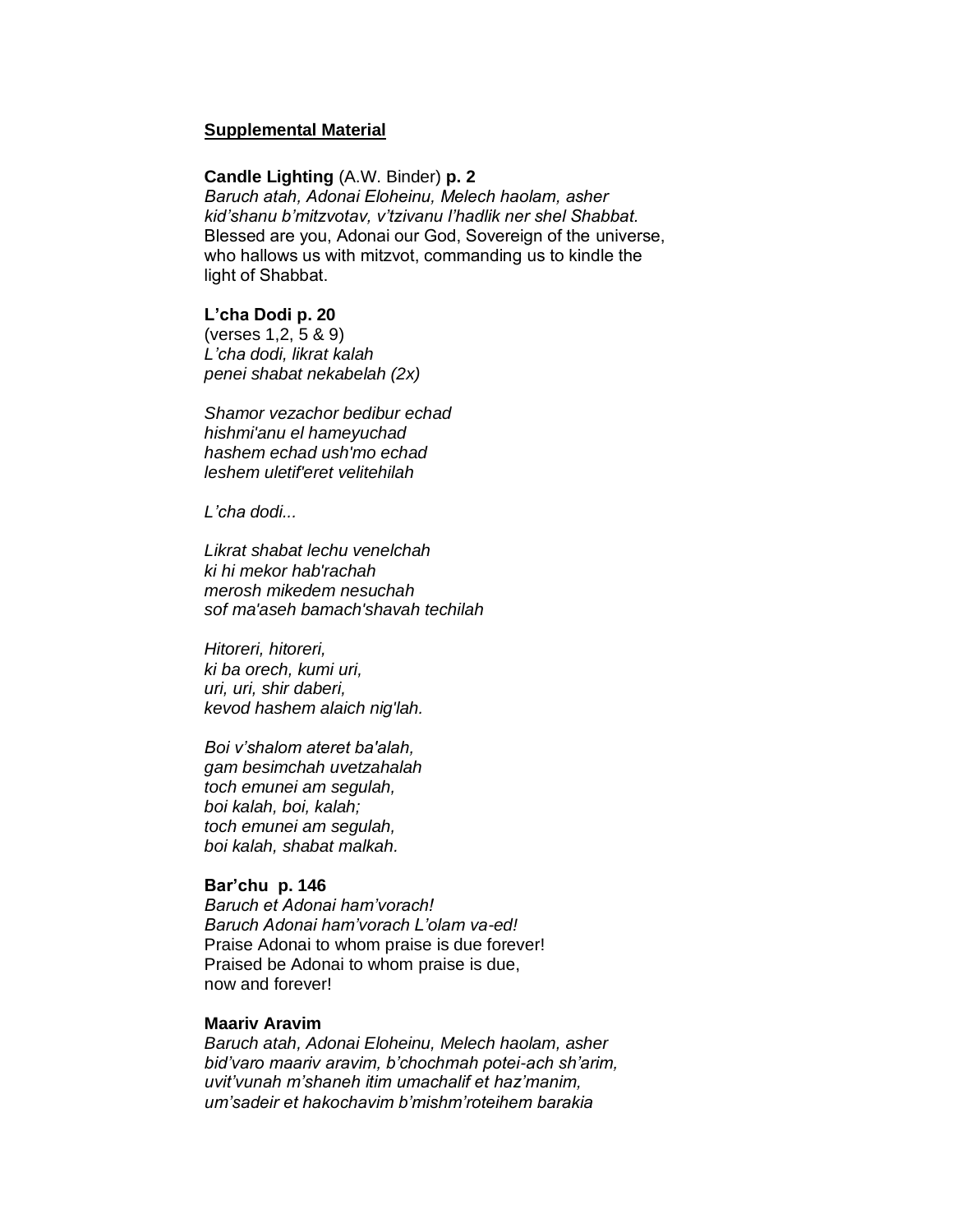*kirtzono. Borei yom valailah, goleil or mipnei choshech, v'choshech mipnei or. Umaavir yom umeivi lailah, umavdil bein yom uvein lailah, Adonai Tz'vaot sh'mo. El chai v'kayam, tamid yimloch aleinu l'olam va-ed. Baruch atah, Adonai, hamaariv aravim*

Blessed are You, Adonai our God, Ruler of the universe, who speaks the evening into being, skillfully opens the gates thoughtfully alters the time and changes the seasons and arranges the stars in their heavenly courses according to plan. You are Creator of day and night, rolling light away from darkness and darkness from light transforming day into night and distinguishing one *from the other .Adonai Tz'vaot is Your Name. Ever-living God, may You reign continually over us into eternity. Blessed are You, Adonai, who brings on evening.*

## **Shema**

*Sh'ma Yisrael, Adonai Eloheinu, Adonai Ehad! Baruch Shem k'vod malchuto l'olam va-ed.*  Hear, O Israel, Adonai is our God, Adonai is One! Blessed is God's glorious majesty forever and Ever.

#### **V'ahavta**

*V'ahavta et Adonai Elohecha, b'chol l'vavcha uv'chol nafsh'cha uv'chol m'odecha. V'hayu had'varim ha-eileh asher anochi m'tzav'cha hayom al l'vavecha. V'shinantam l'vanecha v'dibarta bam b'shivt'cha b'veitecha uv'lecht'cha vaderech uv'shochb'cha uv'kumecha. Uk'shartam l'ot al yadecha v'hayu l'totafot bein einecha. Uch'tavtam al m'zuzot beitecha uvish'arecha. L'maan tizk'ru, vaasitem et kol mitzvotai vih'yitem k'doshim l'Eloheichem. Ani Adonai Eloheichem, asher hotzeiti et-chem mei-eretz Mitzrayim lih'yot lachem l'Elohim ani Adonai Eloheichem.*

## **Mi Chamocha p. 152**

*Mi Chamocha baelim Adonai Mi kamocha nedar bakodesh, nora t'hilot oseih feleh*  Who is like you, O God, among the gods that are worshipped? Who is like You, majestic in holiness, awesome in splendor, working wonders?

## **Adonai S'fatai p. 155**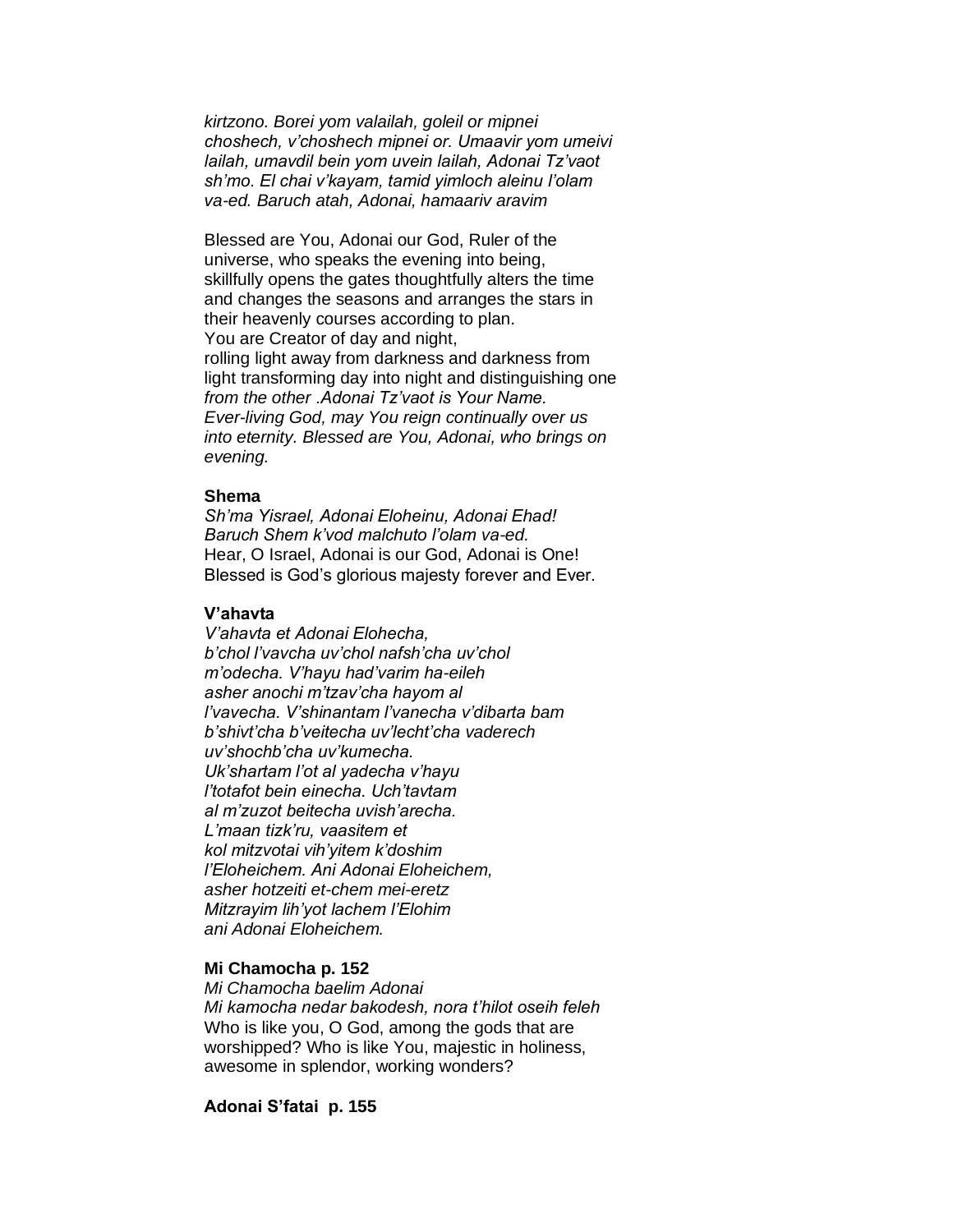*Adonai, s'fatai tiftach, Ufi yagid t'hilatecha* Adonai open up my lips that my mouth may declare your praise

#### **Tefilah p. 156**

*Baruch atah Adonai Eloheinu v'Elohei avoteinu, Elohei Avraham, Elohei Yitzchak v'Elohei Yaakov, Elohei Sarah, Elohei Rivkah, Elohei Rachel v'Elohei Leah. Ha-El hagadol hagibor v'hanorah, El elyon, gomeil chasadim tovim, v'koneih hakol, v'zocheir chasdei avot v'imahot, umeivi g'ulah liv'nei v'neihem l'maan sh'mo b'ahavah. Melech chafeitz bachayim, v'chotveinu b'sefer hachayim, l'maancha Elohim Chayim. Melech ozeir umoshia umegein. Baruch atah Adonai, magein Avraham v'ezrat Sarah*

*Atah gibor l'olam, Adonai, m'chayeih hakol (meitim) atah, rav l'hoshia. Mashiv haruach umorid hagashem. M'chalkeil chayim b'chesed, m'chayeih hakol (meitim) b'rachamim rabim, someich noflim, v'rofei cholim, umatir asurim, um'kayeim emunato lisheinei afar. Mi chamocha baal g'vurot umi domeh lach, Melech meimit um'chayeh umatzmiach y'shuah.V'ne-eman atah l'hachayot hakol (meitim) Baruch atah, Adonai, m'chayeih hakol (hameitim.)*

*Atah kadosh v'shimcha kadosh uk'doshim b'chol yom y'hal'lucha,selah. Baruch atah, Adonai, Ha-El hakadosh.*

## **Aleinu**

*Aleinu l'shabei-ach laadon hakol, lateit g'dulah l'yotzeir b'reishit, shelo asanu k'goyei haaratzot, v'lo samanu k'mishp'chot haadamah. Shelo sam chelkeinu kahem, v'goraleinu k'chol hamonam. Vaanachnu kor'im umishtachavim umodim, lifnei Melech mal'chei hamlachim HaKadosh Baruch Hu.*

#### **Mourner's Kaddish**

*Yitgadal v'yitkadash sh'mei raba. B'alma di v'ra chirutei, v'yamlich malchutei, b'chayeichon uv'yomeichon uv'chayei d'chol beit Yisrael, baagala uviz'man kariv. V'im'ru: Amen. Y'hei sh'mei raba m'varach l'alam ul'almei almaya. Yitbarach v'yishtabach v'yitpaar v'yitromam v'yitnasei, v'yit'hadar v'yitaleh v'yit'halal sh'mei d'Kud'sha B'rich Hu, l'eila min kol birchata v'shirata, tushb'chata v'nechemata, daamiran b'alma. V'imru: Amen.*